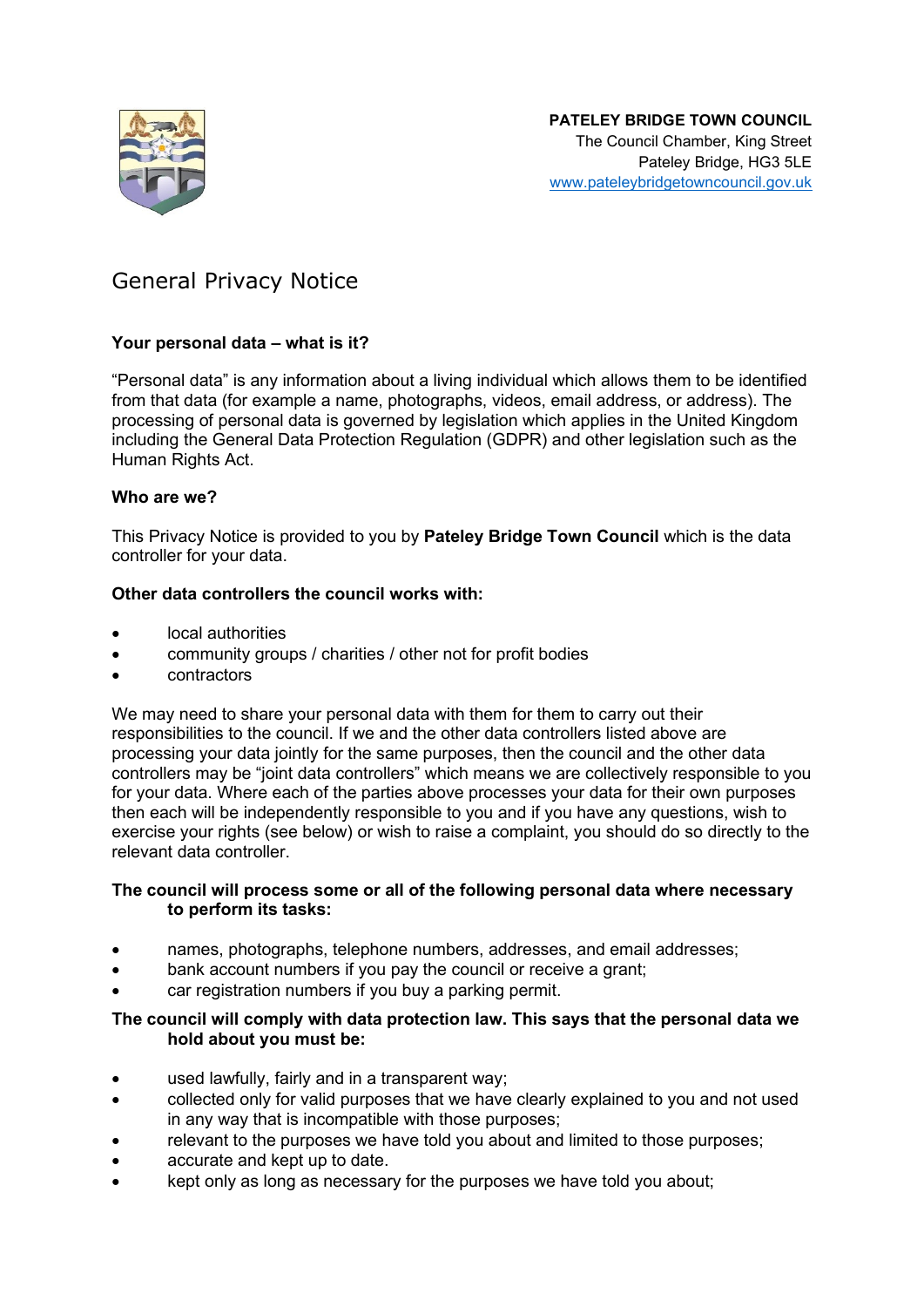• kept and destroyed securely including ensuring that appropriate technical and security measures are in place to protect your personal data from loss, misuse, unauthorised access and disclosure.

# **We use your personal data for some or all of the following purposes:**

- to deliver public services including to understand what we can do for you and inform you of other relevant services;
- to confirm your identity to provide some services;
- to contact you by post, email, telephone or using social media;
- to help us to monitor our performance;
- to prevent and detect fraud and corruption in the use of public funds and where necessary for the law enforcement functions;
- to enable us to meet all legal and statutory obligations and powers including any delegated functions;
- to carry out comprehensive safeguarding procedures (including due diligence and complaints handling) in accordance with best safeguarding practice from time to time with the aim of ensuring that all children and adults-at-risk are provided with safe environments and generally as necessary to protect individuals from harm or injury;
- to promote the interests of the council;
- to maintain our own accounts and records;
- to seek your views, opinions or comments;
- to notify you of changes to our facilities, services, events, staff and councillors;
- to send you communications which you have requested or that may be of interest to you, including information about campaigns, appeals, new projects or initiatives;
- to process relevant financial transactions including grants and payments for goods and services supplied to the council.

# **What is the legal basis for processing your personal data?**

The council is a public authority and has certain powers and obligations. Most of your personal data is processed for compliance with a legal obligation which includes the discharge of the council's statutory functions and powers. We will always take into account your interests and rights. This Privacy Notice sets out your rights and the council's obligations to you.

We may process personal data if it is necessary for the performance of a contract with you, or to take steps to enter into a contract. An example of this would be processing your data in connection with the use of sports facilities, or the acceptance of an allotment garden tenancy

If the use of your personal data requires your consent, we will first obtain your consent.

# **Sharing your personal data**

We may share your personal data with third parties. These parties have an obligation to put in place appropriate security measures and will be responsible to you directly for the manner in which they process and protect your personal data. It is likely that we will share your data with some or all of the following, but only where necessary:

- those listed above under the heading "Other data controllers the council works with";
- our agents, suppliers and contractors; for example, we may ask a commercial provider to publish or distribute newsletters on our behalf, or to maintain our database software;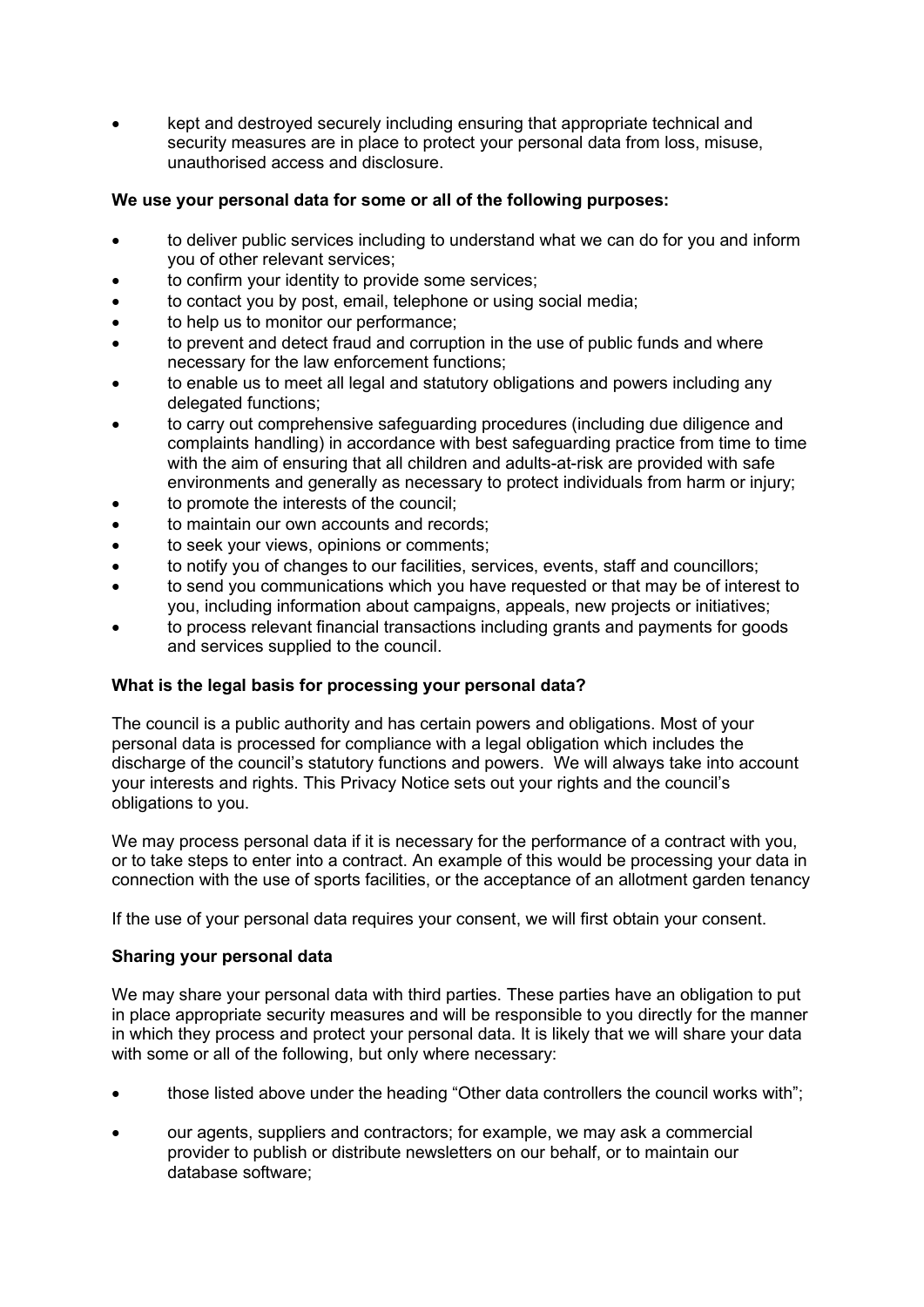• on occasion, other local authorities or not for profit bodies with which we are carrying out joint ventures e.g. in relation to facilities or events for the community.

# **How long do we keep your personal data?**

We will keep some records permanently if we are legally required to do so. We may keep some other records for an extended period of time if we are legally required to do so or if it is best practice. We may have legal obligations to retain some data in connection with our statutory obligations as a public authority. The council is permitted to retain data in order to defend or pursue claims. In general, we will endeavour to keep data only for as long as it is needed and it will then be securely deleted.

# **Your rights and your personal data**

You have the following rights with respect to your personal data:

When exercising any of the rights listed below, in order to process your request, we may need to verify your identity before you can exercise these rights.

# *1) The right to access personal data we hold on you*

- At any point you can contact us to request the personal data we hold on you as well as why we have that personal data, who has access to the personal data and where we obtained the personal data from. Once we have received your request we will respond within one month.
- There are no fees or charges for the first request but additional requests for the same personal data or requests which are manifestly unfounded or excessive may be subject to an administrative fee.

# *2) The right to correct and update the personal data we hold on you*

If the data we hold on you is out of date, incomplete or incorrect, you can inform us and your data will be updated.

# *3) The right to have your personal data erased*

- If you feel that we should no longer be using your personal data or that we are unlawfully using your personal data, you can request that we erase the personal data we hold.
- When we receive your request we will confirm whether the personal data has been deleted or the reason why it cannot be deleted (for example because we need it for to comply with a legal obligation).

#### *4) The right to object to processing of your personal data or to restrict it to certain purposes only*

• You have the right to request that we stop processing your personal data or ask us to restrict processing. Upon receiving the request we will contact you and let you know if we are able to comply or if we have a legal obligation to continue to process your data.

# *5) The right to data portability*

• You have the right to request that we transfer some of your data to another controller. We will comply with your request, where it is feasible to do so, within one month of receiving your request.

# *6) The right to withdraw your consent to the processing at any time for any processing of data to which consent was obtained*